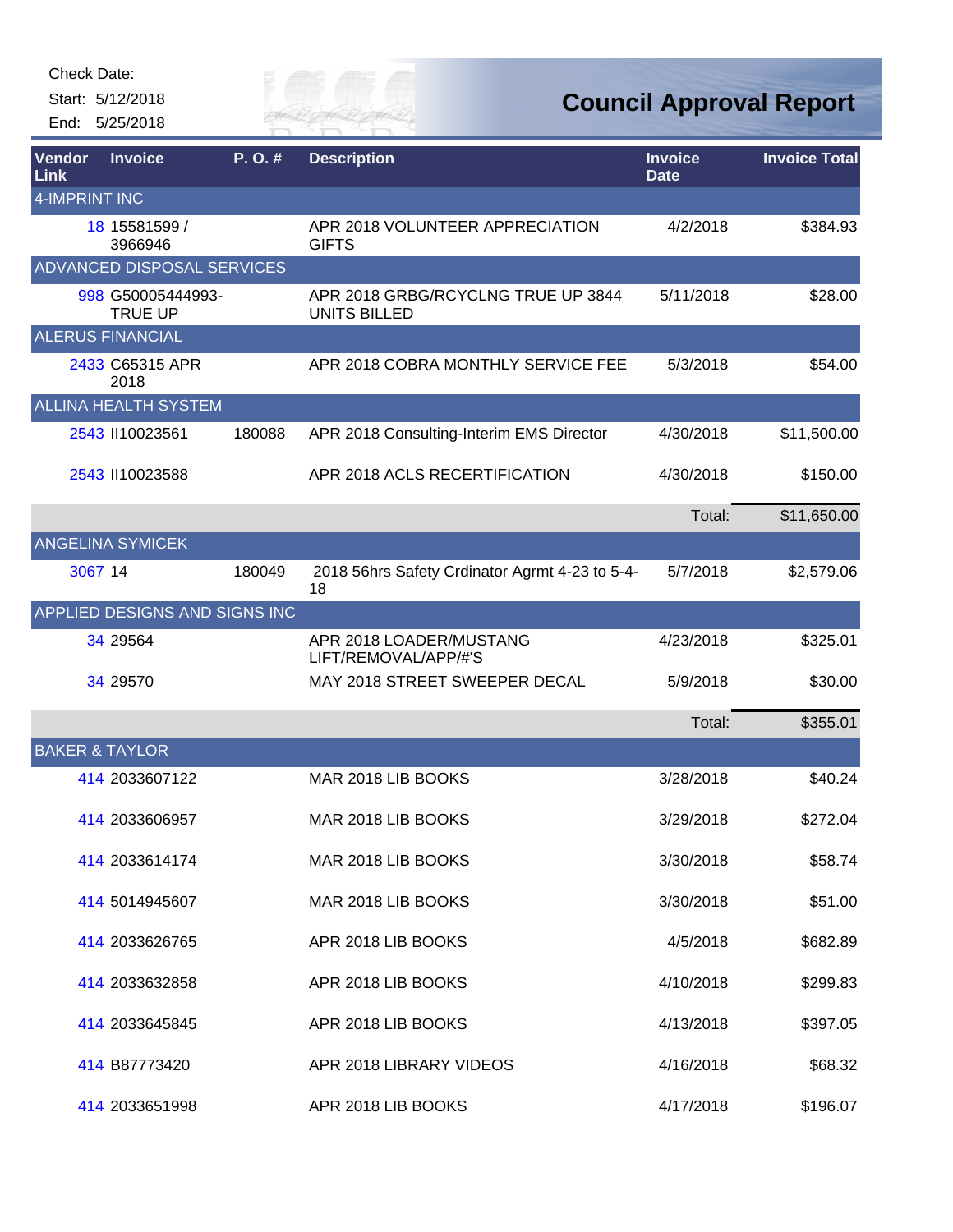| Check Date:<br>Start: 5/12/2018<br>End: 5/25/2018 |        |                                                            |                               | <b>Council Approval Report</b> |
|---------------------------------------------------|--------|------------------------------------------------------------|-------------------------------|--------------------------------|
| Vendor<br><b>Invoice</b><br>Link                  | P.O.#  | <b>Description</b>                                         | <b>Invoice</b><br><b>Date</b> | <b>Invoice Total</b>           |
| 414 2033652444                                    |        | APR 2018 LIB BOOKS                                         | 4/17/2018                     | \$13.84                        |
| 414 2033653194                                    |        | APR 2018 LIB BOOKS                                         | 4/17/2018                     | \$260.15                       |
| 414 B87773440                                     |        | APR 2018 AUDIO DISCS                                       | 4/17/2018                     | \$11.98                        |
| 414 2033668327                                    |        | APR 2018 LIB BOOKS                                         | 4/24/2018                     | \$294.13                       |
| 414 2033673596                                    |        | APR 2018 LIB BOOKS                                         | 4/26/2018                     | \$337.33                       |
| 414 2033681162                                    |        | APR 2018 LIB BOOKS                                         | 4/27/2018                     | \$43.64                        |
|                                                   |        |                                                            | Total:                        | \$3,027.25                     |
| <b>BAKKE NORMAN</b>                               |        |                                                            |                               |                                |
| 1716 55906-11D<br>STMT#4                          | 180064 | APR 2018 PROSECUTION SRVCS / METRO<br><b>LGL SRVCS FEE</b> | 5/18/2018                     | \$2,050.00                     |
| 1716 55906-10D<br>STMT#7                          |        | APR 2018 JUSTIN M SULLIVAN APPEAL                          | 5/18/2018                     | \$407.00                       |
|                                                   |        |                                                            | Total:                        | \$2,457.00                     |
| <b>BER-MARK EXCAVATING INC</b>                    |        |                                                            |                               |                                |
| 49 7388                                           | 180078 | APR 2018 SNOW REMOVAL 4/4 4/15 & 4/16                      | 5/11/2018                     | \$6,279.94                     |
| <b>BMI</b>                                        |        |                                                            |                               |                                |
| 949 31989387                                      |        | PARKNREC MUSIC LICENSE FEE MAY 2018<br>TO APRIL 2019       | 5/2/2018                      | \$349.00                       |
| <b>BOND, ANGIE</b>                                |        |                                                            |                               |                                |
| 1072 SPRING 2018<br><b>RMBRSMT</b>                |        | SPRING 2018 TUITION REIMBURSEMENT                          | 5/16/2018                     | \$1,056.72                     |
| BORDER STATES INDUSTRIES, INC.                    |        |                                                            |                               |                                |
| 57 915210048                                      | 180158 | <b>INVENTORY LN 1 / MINOR MATERIA</b>                      | 5/2/2018                      | \$568.85                       |
| 57 915247871                                      | 180182 | APR 2018 INVENTORY ITEMS LINES 1 & 2                       | 5/8/2018                      | \$10,200.80                    |
|                                                   |        |                                                            | Total:                        | \$10,769.65                    |
| <b>BOUND TREE MEDICAL LLC</b>                     |        |                                                            |                               |                                |
| 548 62531593                                      | 180085 | APR 2018 Medical Supply Vending System                     | 4/30/2018                     | \$25,188.61                    |
| CAVENDISH SQUARE PUBLISHING                       |        |                                                            |                               |                                |
| 411 CAL3094471                                    |        | MAR 2018 LIBRARY BOOKS                                     | 3/20/2018                     | \$195.54                       |
| <b>CENGAGE LEARNING</b>                           |        |                                                            |                               |                                |
| 123 63482826                                      |        | APR 2018 LIBRARY BOOKS                                     | 4/4/2018                      | \$49.48                        |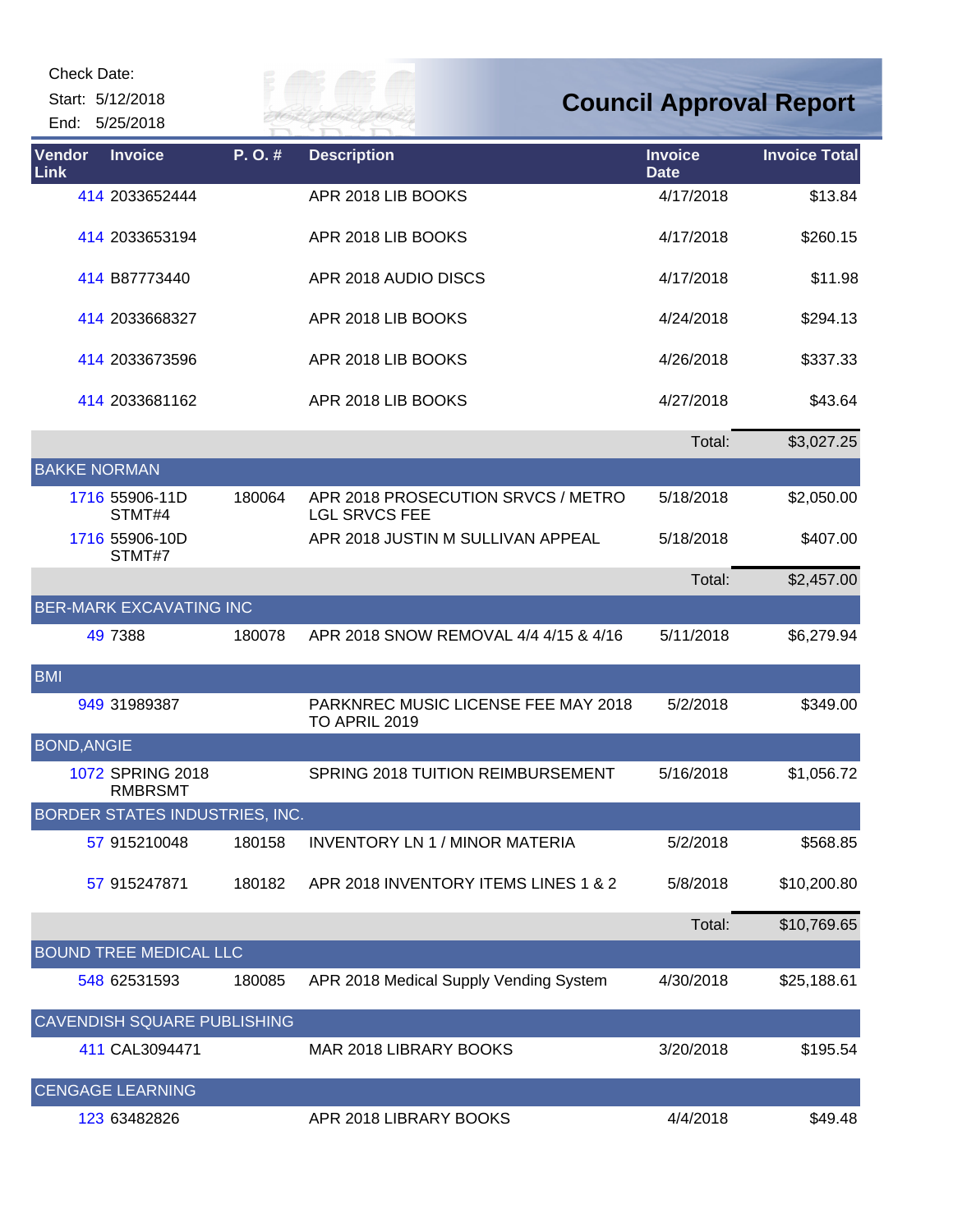|                | Check Date:                        |        |                                                             |                                |                      |
|----------------|------------------------------------|--------|-------------------------------------------------------------|--------------------------------|----------------------|
|                | Start: 5/12/2018                   |        |                                                             | <b>Council Approval Report</b> |                      |
|                | End: 5/25/2018                     |        |                                                             |                                |                      |
| Vendor<br>Link | <b>Invoice</b>                     | P.O.#  | <b>Description</b>                                          | <b>Invoice</b><br><b>Date</b>  | <b>Invoice Total</b> |
|                | 123 63491270                       |        | APR 2018 LIBRARY BOOKS                                      | 4/5/2018                       | \$91.17              |
|                | 123 63549571                       |        | APR 2018 LIBRARY BOOKS                                      | 4/17/2018                      | \$45.73              |
|                |                                    |        |                                                             | Total:                         | \$186.38             |
|                | <b>CENTER POINT INC</b>            |        |                                                             |                                |                      |
|                | 412 1569285                        |        | APR 2018 LIBRARY BOOKS                                      | 4/1/2018                       | \$135.42             |
|                | COLIBRI SYSTEMS NORTH AMERICA INC  |        |                                                             |                                |                      |
|                | 1186 13341                         |        | 4-24-18 COLIBRI MINI COVER 4.7 mil Thick                    | 4/24/2018                      | \$242.93             |
|                | COMPUTER INTEGRATION TECHNOLOGY    |        |                                                             |                                |                      |
|                | 379 263201                         | 180027 | MAY 2018 Managed Services for up to 15<br>Servers           | 5/2/2018                       | \$2,710.00           |
|                | <b>CRESCENT ELECTRIC SUPPLY CO</b> |        |                                                             |                                |                      |
|                | 80 S505008321.00 180183            |        | MAY 2018 STORES/MINOR MATERIAL                              | 5/1/2018                       | \$1,735.85           |
|                | <b>CROES, NATHAN</b>               |        |                                                             |                                |                      |
|                | 1057 PER DIEM 5-25-<br>18          |        | MAY PUBLIC WORKS SNOW CONFERENCE<br><b>INDIANAPOLIS, IN</b> | 5/11/2018                      | \$105.00             |
| CROOK, JEFF    |                                    |        |                                                             |                                |                      |
|                | 82 2018 SAFETY<br><b>FOOTWEAR</b>  |        | 2018 SAFETY FOOTWEAR<br><b>REIMBURSEMENT</b>                | 4/26/2018                      | \$150.00             |
|                | DAIRYLAND POWER COOPERATIVE        |        |                                                             |                                |                      |
|                | 3395 IN00037710                    | 180198 | RIVER FALLS (RF12) SWITCH REPAIR<br><b>SERVICES</b>         | 4/30/2018                      | \$5,395.71           |
|                | <b>DESIGNER PROPERTIES</b>         |        |                                                             |                                |                      |
|                | 468 MAY 2018<br><b>SOLAR PYMT</b>  |        | MAY 2018 SOLAR PAYMENT 702 TROY ST<br>9364-00               | 5/10/2018                      | \$164.54             |
|                | <b>DIGGERS HOTLINE INC</b>         |        |                                                             |                                |                      |
|                | 93 1341                            |        | 2018 SAFETY MEETING SPONSORSHIP                             | 5/8/2018                       | \$383.25             |
|                | <b>DWD ENTERPRISES LLC</b>         |        |                                                             |                                |                      |
|                | 2132 11290                         | 180195 | APR 2018 PREVENTATIVE MAINTENANCE                           | 4/16/2018                      | \$105.00             |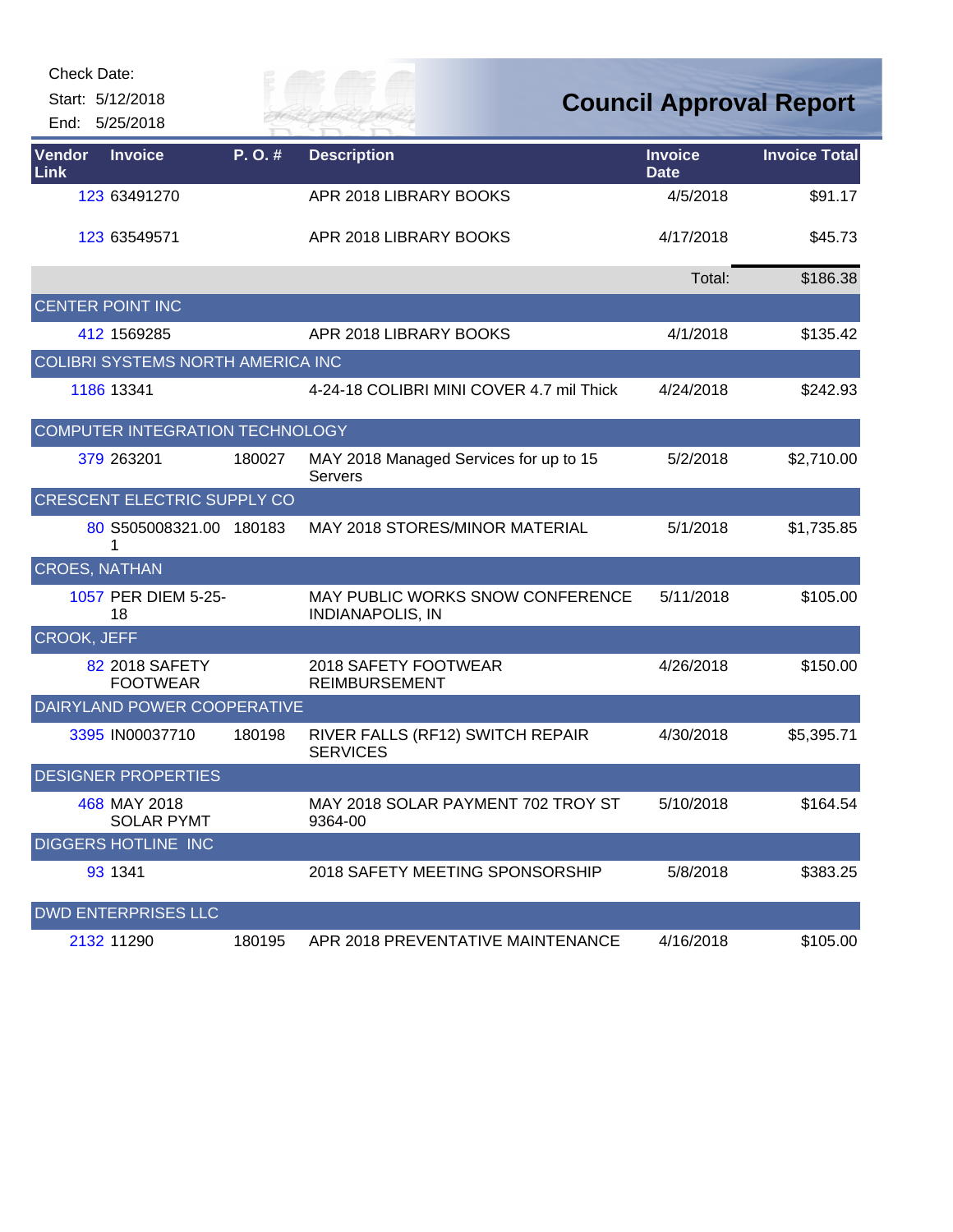Start: 5/12/2018

*City of* 

## **Council Approval Report**

|                | End: 5/25/2018                    |        | VER FAI                                                      |                               |                      |
|----------------|-----------------------------------|--------|--------------------------------------------------------------|-------------------------------|----------------------|
| Vendor<br>Link | <b>Invoice</b>                    | P.O.#  | <b>Description</b>                                           | <b>Invoice</b><br><b>Date</b> | <b>Invoice Total</b> |
|                | <b>ELSTER SOLUTIONS CORP</b>      |        |                                                              |                               |                      |
|                | 1536 9000082529                   | 180086 | APR 2018 ELEC AMI METERS FOR<br><b>COMMERICIAL ACCOUNTS</b>  | 4/16/2018                     | \$624.00             |
|                | 1536 9000082664                   | 180086 | APR 2018 ELEC METERS FOR<br><b>COMMERCIAL ACCOUNTS</b>       | 4/20/2018                     | \$3,684.00           |
|                | 1536 9000082714                   | 180086 | APR 2018 ELEC METERS FOR<br><b>COMMERCIAL ACCOUNTS</b>       | 4/23/2018                     | \$3,684.00           |
|                | 1536 9000082707                   | 180086 | APR 2018 ELEC METERS FOR<br><b>COMMERCIAL ACCOUNTS</b>       | 4/23/2018                     | \$1,842.00           |
|                |                                   |        |                                                              | Total:                        | \$9,834.00           |
|                | <b>EMERGENCY CARE CONSULTANTS</b> |        |                                                              |                               |                      |
|                | 3028 1686                         | 180074 | APR 2018 PHYSICIAN RESOLUTION 6162                           | 4/30/2018                     | \$1,500.00           |
|                | <b>ENTERPRISE FM TRUST</b>        |        |                                                              |                               |                      |
|                | 456 FBN3468887                    | 180038 | 2018 MOTOR POOL LEASES / MAINT &<br><b>BLDG INSPCTR VHCL</b> | 5/3/2018                      | \$1,329.55           |
|                | EO JOHNSON CO. INC                |        |                                                              |                               |                      |
|                | 98 INV319320                      |        | LIBRARY SAMSUNG COPIER CHRGS 1-15-<br>18 to 4-14-2018        | 4/16/2018                     | \$111.97             |
|                | 98 INV319321                      |        | LIBRARY RICOH COPIER CHRGS 1-15-18 to<br>$4 - 14 - 18$       | 4/16/2018                     | \$347.63             |
|                | 98 22560261                       |        | MAY 2018 LIB RICOH COPIER BASE<br>PAYMENT/LATE FEE           | 4/26/2018                     | \$132.03             |
|                | 98 22604994                       |        | MAY 2018 PD RICOH STANDARD PAYMENT                           | 5/4/2018                      | \$151.50             |
|                |                                   |        |                                                              | Total:                        | \$743.13             |
|                | <b>EXPRESS PERSONNEL SERVICES</b> |        |                                                              |                               |                      |
|                | 109 20540223                      | 180170 | Seasonal Staff-Public Works 54,55hrs 5-6-2018                | 5/8/2018                      | \$1,035.36           |
|                | 109 20540222                      | 180170 | Seasonal Staff-Public Works 40hrs 5-6-2018                   | 5/8/2018                      | \$729.60             |
|                |                                   |        |                                                              | Total:                        | \$1,764.96           |
|                | <b>FBG SERVICE CORPORATION</b>    |        |                                                              |                               |                      |
|                | 364 822464 APRIL<br>2018          | 180043 | APRIL 2018 MONTHLY FACILITIES CLEANI                         | 4/30/2018                     | \$172.00             |
|                | FORUM COMMUNICATION CO            |        |                                                              |                               |                      |
|                | 234 1974 206                      |        | APR 2018 CITY AFFIDAVITS /<br><b>ADVERTISEMENTS</b>          | 5/2/2018                      | \$1,463.91           |
|                | <b>FREEMAN, JAMES</b>             |        |                                                              |                               |                      |
|                | 389 MAY 2018<br><b>SOLAR PYMT</b> |        | MAY 2018 SOLAR PAYMENT 126 1/2 S MAIN<br>ST 9363-00          | 5/10/2018                     | \$157.34             |
|                | <b>GOTTFREDSEN, CHRIS</b>         |        |                                                              |                               |                      |
|                | 789 PER DIEM 5-22-<br>18          |        | PARTIAL DAY TRAVEL OWED FOR<br>RESCHEDULED TRAINING          | 5/4/2018                      | \$44.25              |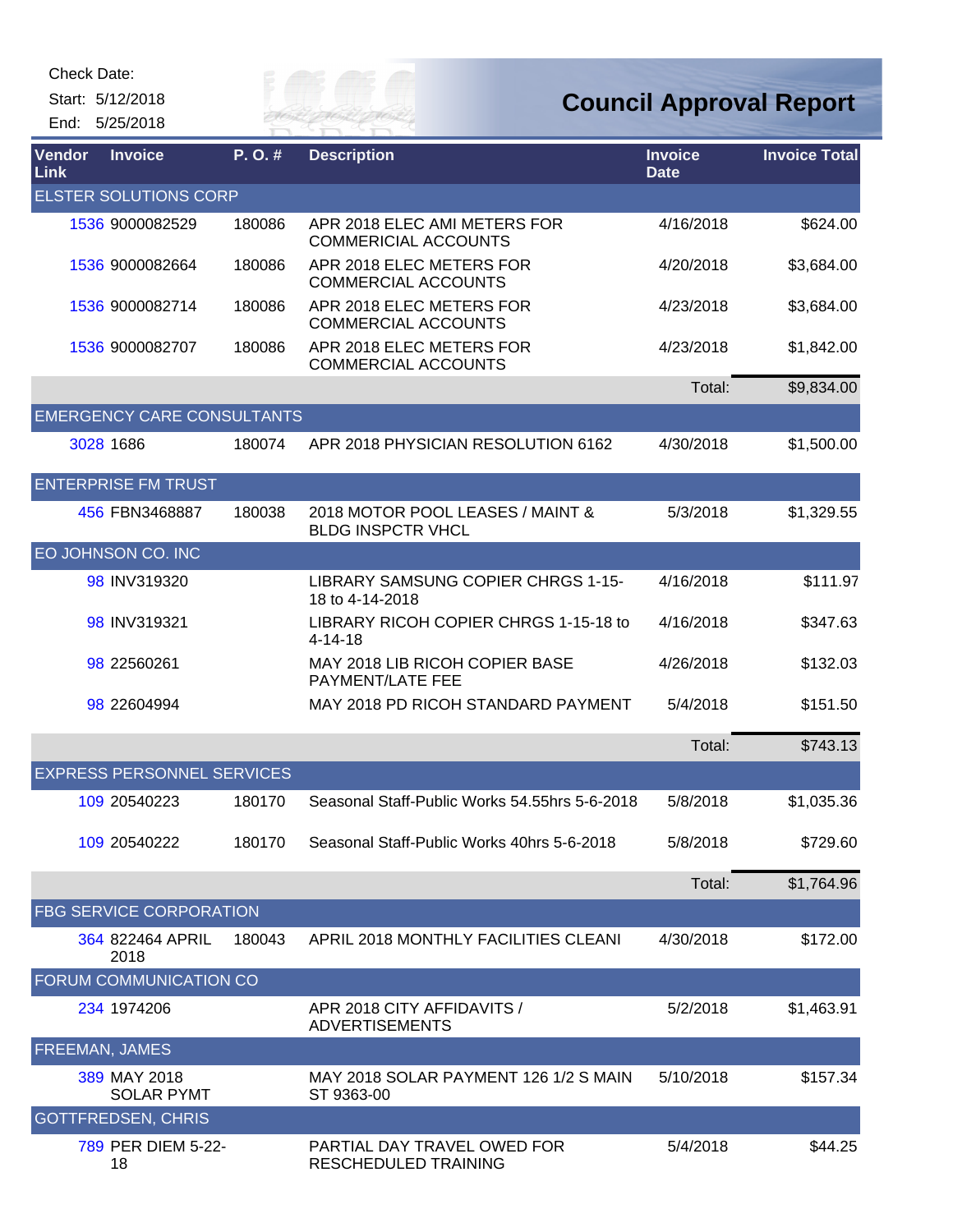| Check Date: |  |
|-------------|--|
|-------------|--|

Start: 5/12/2018 End: 5/25/2018 City of

## **Council Approval Report**

| Vendor<br>Link       | <b>Invoice</b>                        | P.O.#  | <b>Description</b>                                                  | <b>Invoice</b><br><b>Date</b> | <b>Invoice Total</b> |
|----------------------|---------------------------------------|--------|---------------------------------------------------------------------|-------------------------------|----------------------|
| <b>GRACE PAULSON</b> |                                       |        |                                                                     |                               |                      |
|                      | 937 MAY 2018<br><b>SOLAR PYMT</b>     |        | MAY 2018 SOLAR PAYMENT 1036 CTY RD M<br>5856-00                     | 5/10/2018                     | \$109.02             |
|                      | HANTEN BROADCASTING COMPANY INC       |        |                                                                     |                               |                      |
|                      | 306 APR 2018<br><b>STMT</b>           |        | APR 2018 SPORTSCASTERS CLUB                                         | 4/29/2018                     | \$60.00              |
|                      | HOISINGTON KOEGLER GROUP INC          |        |                                                                     |                               |                      |
|                      | 1261 018-019-1                        | 180191 | APR 2018 Phase 2 Kinni Corridor Plan<br><b>Services</b>             | 5/7/2018                      | \$3,345.67           |
|                      | <b>HUB 70 DESIGN &amp; PRINT</b>      |        |                                                                     |                               |                      |
|                      | 2139 INV-16389                        |        | APR 2018 VOLUNTEER APPRECIATION<br>CARDS/ENVELOPES                  | 4/25/2018                     | \$26.94              |
|                      | HUDSON PHYSICIANS, S.C.               |        |                                                                     |                               |                      |
|                      | 145 800370410518                      |        | APR 2018 OCCUPATIONAL HEALTH<br><b>SERVICES</b>                     | 5/1/2018                      | \$84.00              |
|                      | <b>HUEBSCH LAUNDRY COMPANY</b>        |        |                                                                     |                               |                      |
|                      | 146 4057504                           | 180091 | 4-11-18 Rug service for WWTP                                        | 4/11/2018                     | \$72.02              |
|                      | 146 4065059                           | 180091 | 4-25-18 Rug service for WWTP                                        | 4/25/2018                     | \$64.74              |
|                      | 146 4072545                           | 180048 | 5-9-18 HUEBSCH PW UNIFORMS                                          | 5/9/2018                      | \$136.16             |
|                      | 146 4072546                           | 180047 | 5-9-18 HUEBSCH WWTP UNIFORMS                                        | 5/9/2018                      | \$36.61              |
|                      | 146 4072544                           | 180046 | 5-9-18 HUEBSCH WATER UNIFORMS                                       | 5/9/2018                      | \$39.32              |
|                      | 146 4072543                           | 180041 | 5-9-18 HUEBSCH ELECTRIC UNIFORMS                                    | 5/9/2018                      | \$221.04             |
|                      | 146 4076135                           | 180048 | 5-16-18 HUEBSCH PW UNIFORMS JON<br><b>KUSILEK RTN</b>               | 5/16/2018                     | $-$29.75$            |
|                      | 146 4076305                           | 180041 | 5-16-18 HUEBSCH ELECTRIC UNIFORMS                                   | 5/16/2018                     | \$221.04             |
|                      |                                       |        |                                                                     | Total:                        | \$761.18             |
|                      | HUMAN RESOURCES ONE TIME PAYS         |        |                                                                     |                               |                      |
|                      | 991500 5-3-2018<br><b>DRCTR INTRV</b> |        | 5-3-18 HOTEL STAY FOR LIB DIRECTOR<br><b>INTERVIEW</b>              | 5/4/2018                      | \$99.44              |
| <b>JENSEN, SCOTT</b> |                                       |        |                                                                     |                               |                      |
|                      | 1620 PER DIEM 5-25-<br>18             |        | <b>MAY PUBLIC WORKS SNOW CONFERENCE</b><br><b>INDIANAPOLIS, IN</b>  | 5/11/2018                     | \$105.00             |
| <b>KILLIAN, JOE</b>  |                                       |        |                                                                     |                               |                      |
|                      | 1196 PER DIEM 5-25-<br>18             |        | <b>MAY PUBLIC WORKS SNOW CONFERENCE</b><br><b>INDIANAPOLIS, IN</b>  | 5/11/2018                     | \$105.00             |
|                      | <b>KNIGHT BARRY TITLE</b>             |        |                                                                     |                               |                      |
|                      | 2788 956148                           |        | <b>MAY 2018 STERLINGPONDS TITLEWORK</b><br><b>ARCON DEVELOPMENT</b> | 5/1/2018                      | \$475.00             |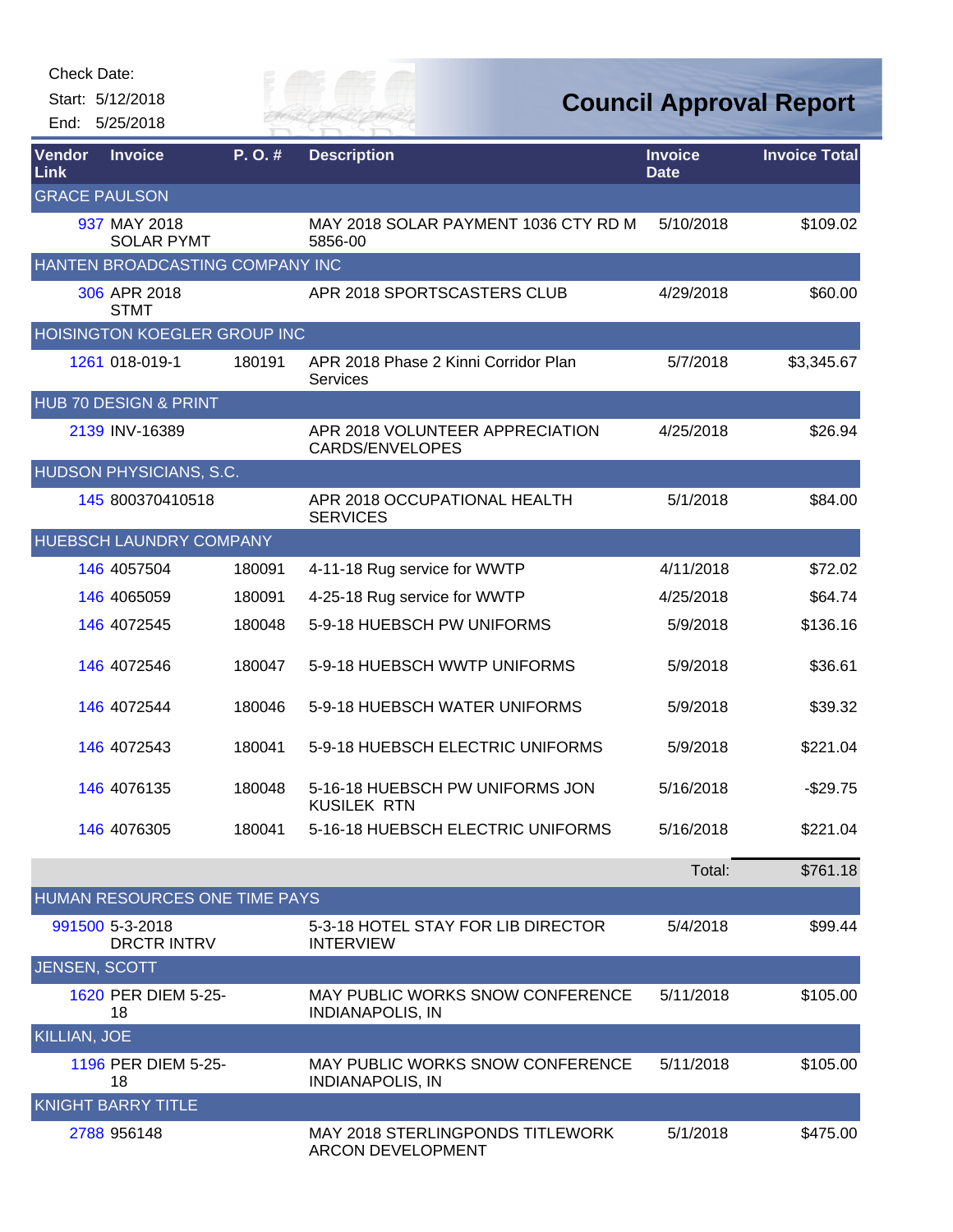Start: 5/12/2018 End: 5/25/2018 Eily of

## **Council Approval Report**

| Vendor<br>Link         | <b>Invoice</b>                        | P.O.#  | <b>Description</b>                                          | <b>Invoice</b><br><b>Date</b> | <b>Invoice Total</b> |
|------------------------|---------------------------------------|--------|-------------------------------------------------------------|-------------------------------|----------------------|
|                        | LEAGUE OF MINNESOTA CITIES            |        |                                                             |                               |                      |
|                        | 660 271805                            |        | 4-6-2018 3wks ADVERTISING PD OFFICER<br><b>JOB AD</b>       | 5/2/2018                      | \$225.00             |
|                        | LERNER PUBLISHING GROUP               |        |                                                             |                               |                      |
|                        | 2210 1284442                          |        | APR 2018 LIBRARY BOOKS                                      | 4/30/2018                     | \$473.12             |
|                        | <b>LIBRARY REFUNDS &amp; PAYMENTS</b> |        |                                                             |                               |                      |
|                        | 995500 18-051                         |        | 4-10-18 CABLE-NELSON GRAND PIANO<br><b>TUNING SERVICES</b>  | 4/10/2018                     | \$85.00              |
|                        | 995500 30135995                       |        | MAR 2018 MULTI-TEMP GLUE STICKS                             | 5/3/2018                      | \$23.15              |
|                        |                                       |        |                                                             | Total:                        | \$108.15             |
|                        | LINEHAN OUTDOOR SERVICES LLC          |        |                                                             |                               |                      |
|                        | 1570 3043                             | 180023 | APR 2018 SNOW SHOVELING                                     | 5/3/2018                      | \$1,200.00           |
|                        | <b>LOFFLER COMPANIES INC</b>          |        |                                                             |                               |                      |
|                        | 182 2810193                           |        | 2018 STANDARD PAYMENT 5-20-18 to 8-19-<br>18                | 5/8/2018                      | \$1,368.00           |
|                        | 182 22675047                          |        | MAY 2018 AMB KONICA STANDRD PYMT /<br><b>LATE FEE</b>       | 5/17/2018                     | \$149.00             |
|                        |                                       |        |                                                             | Total:                        | \$1,517.00           |
|                        | <b>MARIS ASSOCIATES</b>               |        |                                                             |                               |                      |
|                        | 2832 1248                             |        | APR 2018 LIBRARY BOOKS                                      | 4/18/2018                     | \$336.91             |
|                        | MELSTROM INSPECTIONS, LLC             |        |                                                             |                               |                      |
|                        | 3394 RF-04302018                      | 180192 | APR 2018 CONTRACTED BUILDING<br><b>INSPECTOR 9hrs</b>       | 4/30/2018                     | \$585.00             |
| <b>MICHAEL STIFTER</b> |                                       |        |                                                             |                               |                      |
|                        | 2475 PER DIEM 5-25-<br>18             |        | MAY PUBLIC WORKS SNOW CONFERENCE<br><b>INDIANAPOLIS, IN</b> | 5/11/2018                     | \$105.00             |
| <b>MIDWEST TAPE</b>    |                                       |        |                                                             |                               |                      |
|                        | 409 95971300                          |        | APR 2018 AUDIO                                              | 4/3/2018                      | \$1,026.73           |
|                        | 409 95989950                          |        | APR 2018 AUDIO                                              | 4/9/2018                      | \$610.83             |
|                        | 409 96012483                          |        | APR 2018 AUDIO                                              | 4/17/2018                     | \$306.92             |
|                        | 409 96031300                          |        | APR 2018 AUDIO                                              | 4/23/2018                     | \$189.95             |
|                        | 409 96050245                          |        | APR 2018 AUDIO                                              | 4/30/2018                     | \$117.96             |
|                        |                                       |        |                                                             | Total:                        | \$2,252.39           |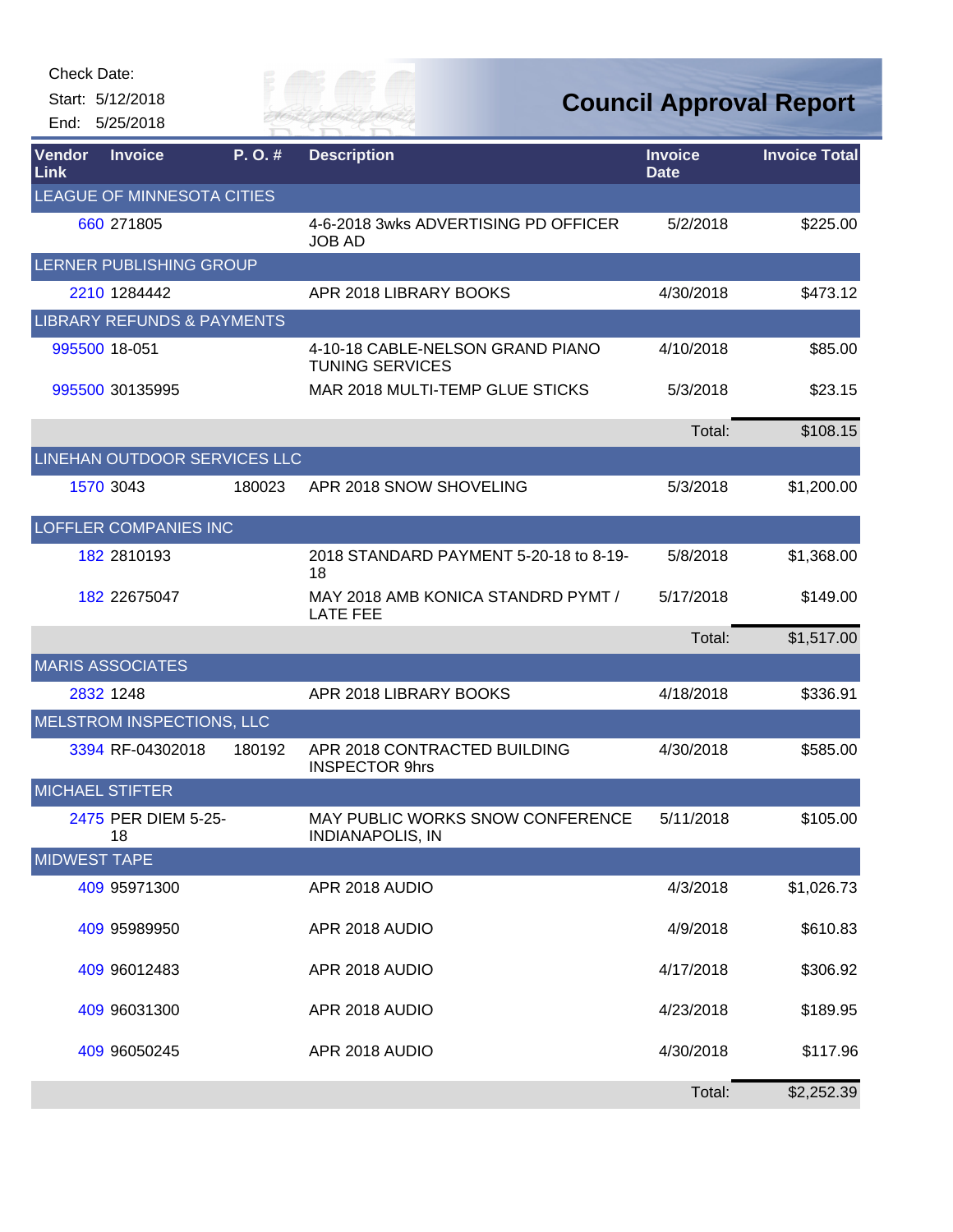Start: 5/12/2018 End: 5/25/2018 *Cuy of* 

| Vendor<br>Link        | <b>Invoice</b>                                  | P.O.#  | <b>Description</b>                                      | <b>Invoice</b><br><b>Date</b> | <b>Invoice Total</b> |
|-----------------------|-------------------------------------------------|--------|---------------------------------------------------------|-------------------------------|----------------------|
| <b>MITCHELL HOLLY</b> |                                                 |        |                                                         |                               |                      |
|                       | 1063 12466REIMBUR<br><b>SEMENT</b>              |        | APR 2018 REIMBURSEMENT FOR MRTC<br><b>MEMBERSHIP</b>    | 4/25/2018                     | \$25.00              |
|                       | ONE TIME PAY VENDOR                             |        |                                                         |                               |                      |
|                       | 9999 2015<br><b>FINANCIAL</b><br><b>GUAR</b>    |        | 2015 STORM WATER FINANCIAL<br><b>GUARANTEE</b>          | 5/7/2018                      | \$5,183.80           |
|                       | <b>PARK N REC REFUNDS</b>                       |        |                                                         |                               |                      |
|                       | 995400 5-15-18 S<br><b>PHILLIPPS</b>            |        | <b>MAY 2018 PARK SHELTER REFUND</b>                     | 5/15/2018                     | \$25.00              |
|                       | PHS MAXFIELD LLC                                |        |                                                         |                               |                      |
|                       | 3171 16689                                      | 180093 | RMNG AMT OWED 2018 COMP HSG MRKT<br>STDY INV16640       | 5/2/2018                      | \$1,189.00           |
|                       | <b>RECYCLE TECHNOLOGIES, INC</b>                |        |                                                         |                               |                      |
|                       | 2534 182021                                     | 180189 | APR 2018 ELECTRONICS RECYCLING DAY                      | 4/30/2018                     | \$21,013.22          |
|                       | RFMU PAYMENTS OR REFUNDS                        |        |                                                         |                               |                      |
|                       | 990610 2249-00<br><b>FRANCIS JOHN</b>           |        | RFMU RFND OVRPYMT 116 E CEDAR ST<br><b>PAY TO FNBRF</b> | 5/14/2018                     | \$58.40              |
|                       | 990610 2446-02 ANGIE<br>& MIKE                  |        | RFMU RFND OVRPYMT 403 N 4TH ST 2446-<br>02              | 5/14/2018                     | \$154.13             |
|                       | 990610 2650-00<br><b>TRACEY</b><br><b>BOONE</b> |        | RFMU RFND OVRPYMT 209 N 8TH ST 2650-<br>00              | 5/14/2018                     | \$612.48             |
|                       | 990610 2698-25 S<br><b>REYNOLDS</b>             |        | RFMU RFND OVRPYMT 122 SPRING ST #205<br>2698-25         | 5/14/2018                     | \$73.44              |
|                       | 990610 3279-00 LOIS<br><b>FLORER</b>            |        | RFMU RFND OVRPYMT 960 HAZEL ST 3279-<br>00              | 5/14/2018                     | \$337.62             |
|                       | 990610 3281-01 T/C<br><b>MARSHALL</b>           |        | RFMU RFND OVRPYMT 928 HAZEL ST 3281-<br>01              | 5/14/2018                     | \$169.61             |
|                       | 990610 3312-00 D<br>VANDYNHOVE                  |        | RFMU RFND OVRPYMT 1908 GOLF VIEW DR<br>3312-00          | 5/14/2018                     | \$103.00             |
|                       | 990610 3824-14 SUSAN<br><b>KING</b>             |        | RFMU RFND OVRPYMT 119 STATE ST#259<br>3824-14           | 5/14/2018                     | \$48.61              |
|                       | 990610 4062-14 S<br><b>FURLONG</b>              |        | RFMU RFND OVRPYMT 316 NICOLE LN#5A<br>4062-14LANDLORD   | 5/14/2018                     | \$408.34             |
|                       | 990610 5183-00 B<br><b>SWANSON</b>              |        | RFMU RFND OVRPYMT 1012 PINE RIDGE<br>TER                | 5/14/2018                     | \$13.79              |
|                       | 990610 6665-12 J<br><b>VOELKER</b>              |        | RFMU RFND OVRPYMT 1477 RIVERSIDE<br>DR#302 6665-12      | 5/14/2018                     | \$10.40              |
|                       | 990610 6670-18 S<br><b>MAYBERRY</b>             |        | RFMU RFND OVRPYMT 1477 RIVERSIDE<br>DR#305 6670-18      | 5/14/2018                     | \$17.99              |
|                       | 990610 7204-01<br><b>DOROTHY</b><br><b>RADD</b> |        | RFMU RFND OVRPYMT 1743 SOUTH RIDGE<br>RD 7204-01        | 5/14/2018                     | \$70.84              |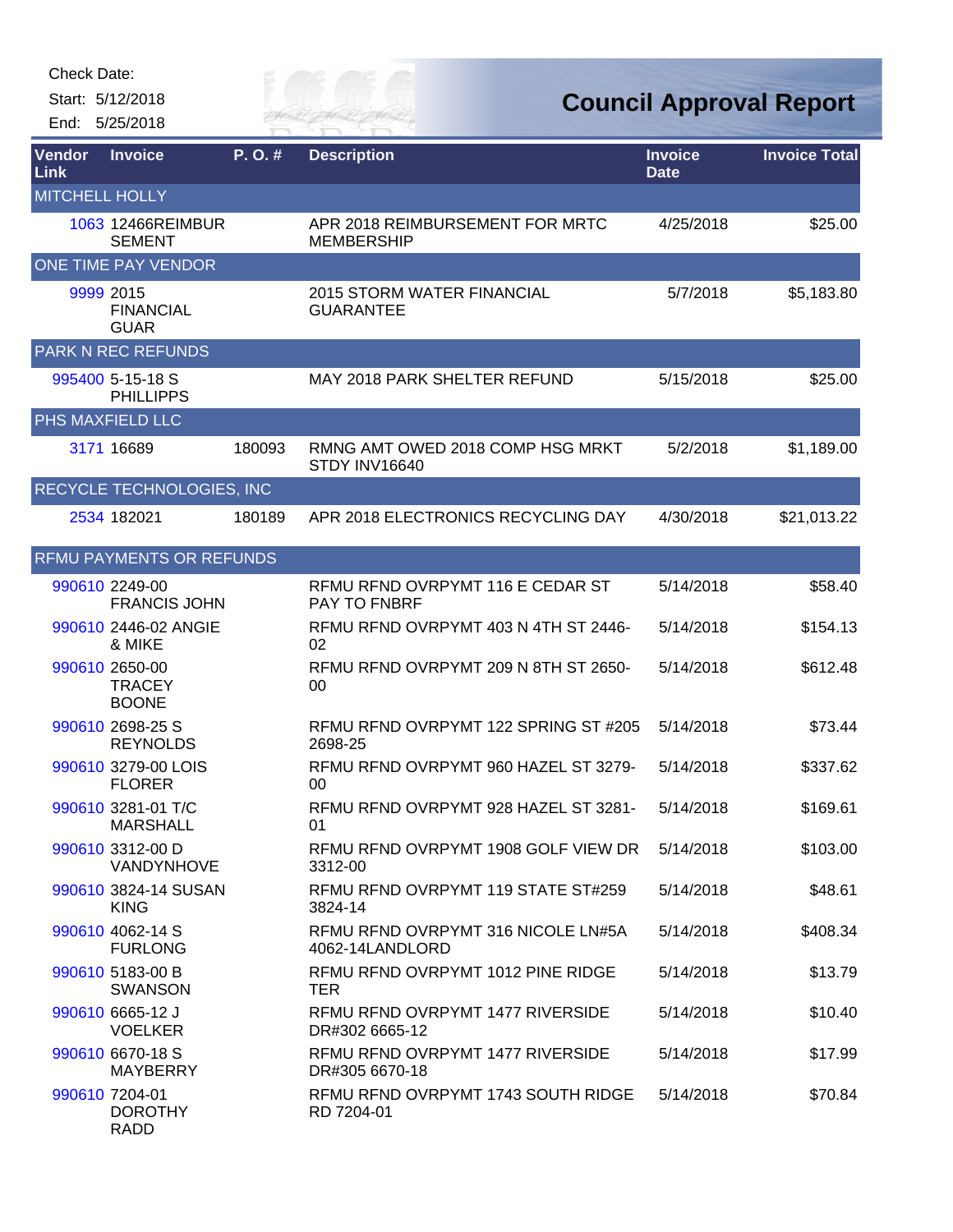Start: 5/12/2018 End: 5/25/2018



| <b>Vendor</b><br><b>Link</b> | <b>Invoice</b>                                  | P.O.# | <b>Description</b>                                           | <b>Invoice</b><br><b>Date</b> | <b>Invoice Total</b> |
|------------------------------|-------------------------------------------------|-------|--------------------------------------------------------------|-------------------------------|----------------------|
|                              | 990610 7707-10<br><b>SHUKRIS JUMA</b>           |       | RFMU RFND OVRPYMT 1440 CEMETERY<br>RD#101 7707-10            | 5/14/2018                     | \$64.00              |
|                              | 990610 9019-09<br><b>MICHAEL</b><br><b>DUNN</b> |       | RFMU RFND OVRPYMT 1838 BENNETT ST<br>9019-09                 | 5/14/2018                     | \$132.79             |
|                              | 990610 9040-07 MARK<br><b>KELLY</b>             |       | RFMU RFND OVRPYMT 1792 WINDFLOWER<br>ST 9040-07              | 5/14/2018                     | \$81.89              |
|                              | 990610 9567-01 K<br><b>WARNEKE</b>              |       | RFMU RFND OVRPYMT 183 DIANNA PL 9567<br>$-01$                | 5/14/2018                     | \$123.44             |
|                              | 990610 6150-01 W<br><b>KITTLESON</b>            |       | 2018 RFMU BUDGET TRUE-UP 1450 S<br>WASSON LN #35             | 5/14/2018                     | \$100.00             |
|                              | 990610 2084-00 L/I<br><b>WILLIAMS</b>           |       | 2018 RFMU BUDGET TRUE-UP 505 HIGH<br><b>RIDGE RD 2084-00</b> | 5/14/2018                     | \$201.42             |
|                              | 990610 2116-00 J&S<br><b>ROBBINS</b>            |       | 2018 RFMU BUDGET TRUE-UP 732 HIGH<br><b>RIDGE RD 2116-00</b> | 5/14/2018                     | \$356.51             |
|                              | 990610 2456-00 R&S<br><b>BECKHAM</b>            |       | 2018 RFMU BUDGET TRUE-UP 207 N 4TH ST<br>2456-00             | 5/14/2018                     | \$321.44             |
|                              | 990610 3023-00<br><b>MICHAEL</b><br><b>POME</b> |       | 2018 RFMU BUDGET TRUE-UP 607 SPRING<br>ST 3023-00            | 5/14/2018                     | \$411.78             |
|                              | 990610 3103-00 A<br><b>KARLSTAD</b>             |       | 2018 RFMU BUDGET TRUE-UP 121 S 9TH ST<br>3103-00             | 5/14/2018                     | \$376.64             |
|                              | 990610 3107-00 LK<br><b>LARSON</b>              |       | 2018 RFMU BUDGET TRUE-UP 103 N 9TH ST<br>3107-00             | 5/14/2018                     | \$453.07             |
|                              | 990610 3288-01 M&M<br><b>JOHNSON</b>            |       | 2018 RFMU BUDGET TRUE-UP 1434 GOLF<br><b>VIEW DR 3288-01</b> | 5/14/2018                     | \$983.00             |
|                              | 990610 3323-01 D&K<br><b>WOODWICK</b>           |       | 2018 RFMU BUDGET TRUE-UP 2419 GOLF<br><b>VIEW DR 3323-01</b> | 5/14/2018                     | \$507.21             |
|                              | 990610 3390-02 MA<br><b>WHEELER</b>             |       | 2018 RFMU BUDGET TRUE-UP 1475 GOLF<br><b>VIEW DR 3390-02</b> | 5/14/2018                     | \$256.00             |
|                              | 990610 5364-00 M<br><b>SAVAGE</b>               |       | 2018 RFMU BUDGET TRUE-UP 566 N FALLS<br>ST 5364-00           | 5/14/2018                     | \$170.37             |
|                              | 990610 5942-00 M&J<br><b>SQUIRE</b>             |       | 2018 RFMU BUDGET TRUE-UP N8181 940TH<br>ST 5942-00           | 5/14/2018                     | \$184.73             |
|                              | 990610 6780-00 L&D<br><b>SCHATZ</b>             |       | 2018 RFMU BUDGET TRUE-UP 79 W<br>WOODRIDGE DR 6780-00        | 5/14/2018                     | \$140.01             |
|                              | 990610 6831-03 R<br><b>KURTZ</b>                |       | 2018 RFMU BUDGET TRUE-UP 1859<br>WISCONSIN ST 6831-03        | 5/14/2018                     | \$603.05             |
|                              | 990610 7238-03 P<br><b>SYLLA</b>                |       | 2018 RFMU BUDGET TRUE-UP 1410<br>RIVERSIDE DR 7238-03        | 5/14/2018                     | \$100.37             |
|                              | 990610 7263-01 M<br><b>BAXTER</b>               |       | 2018 RFMU BUDGET TRUE-UP 700 LEROY<br>LN #9 7263-01          | 5/14/2018                     | \$242.79             |
|                              | 990610 7875-01 M<br><b>REARDON</b>              |       | 2018 RFMU BUDGET TRUE-UP 2157<br><b>RUSHMORE DR</b>          | 5/14/2018                     | \$300.38             |
|                              | 990610 1351-00 R<br><b>DERMAN</b>               |       | 2018 RFMU BUDGET TRUE-UP 525 BIRCH<br>ST 1351-00             | 5/14/2018                     | \$212.96             |
|                              | 990610 1824-02 J<br><b>SPAULDING</b>            |       | 2018 RFMU BUDGET TRUE-UP 1520<br>BARTOSH LN 1824-02          | 5/14/2018                     | \$207.64             |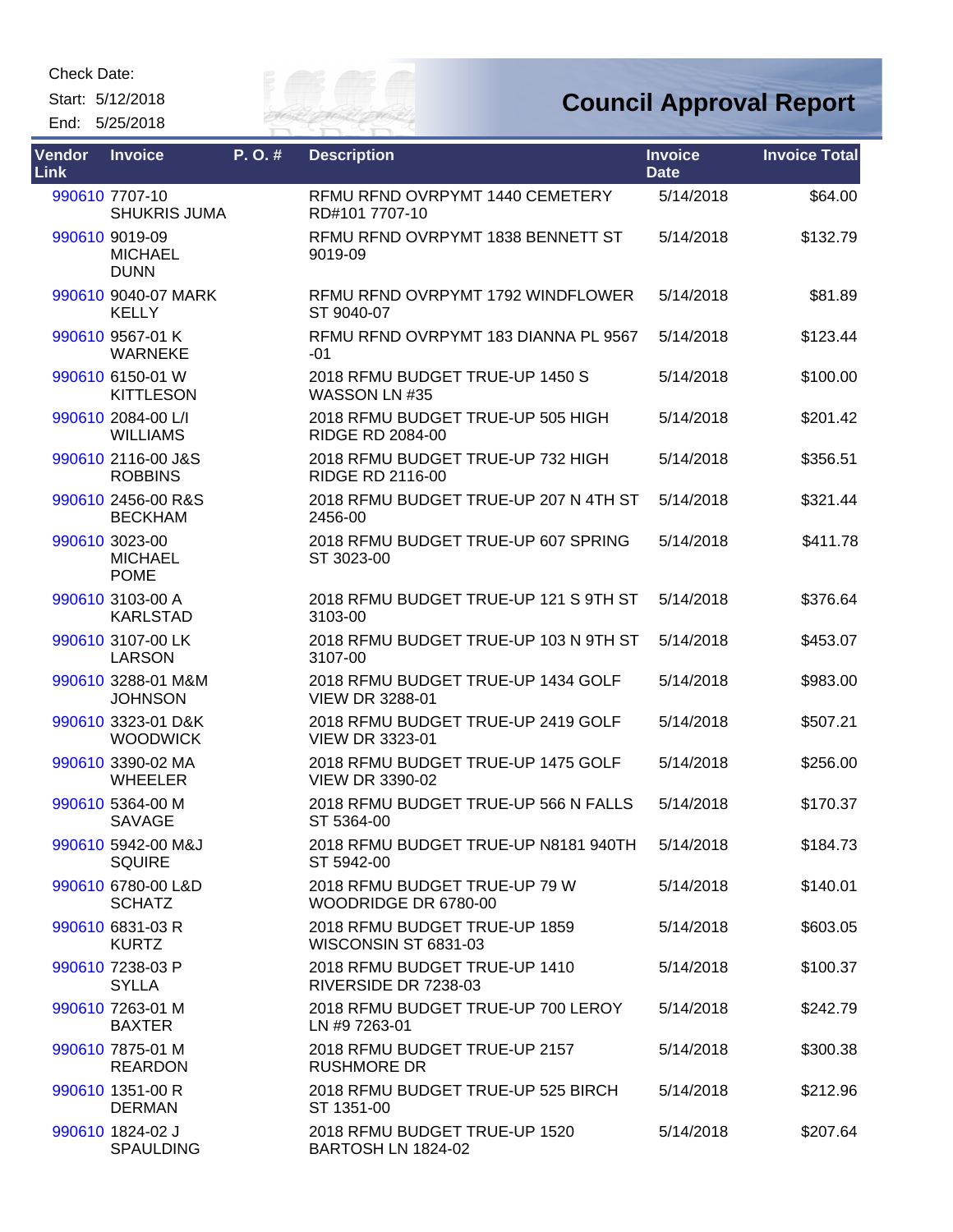Start: 5/12/2018 End: 5/25/2018



| <b>Vendor</b><br>Link | <b>Invoice</b>                         | P.O.#  | <b>Description</b>                                           | <b>Invoice</b><br><b>Date</b> | <b>Invoice Total</b> |
|-----------------------|----------------------------------------|--------|--------------------------------------------------------------|-------------------------------|----------------------|
|                       | 990610 3902-9237-00<br>3926-01         |        | 2018 RFMU BUDGET TRUE-UP 3 ACCOUNTS                          | 5/14/2018                     | \$850.82             |
|                       | 990610 5124-01 J&T<br><b>HARE</b>      |        | 2018 RFMU BUDGET TRUE-UP 1273<br>ROOSEVELT ST 5124-01        | 5/14/2018                     | \$203.40             |
|                       | 990610 5259-02 JEAN<br><b>GRYZWA</b>   |        | 2018 RFMU BUDGET TRUE-UP 955 LUCILLE<br>CT 5259-02           | 5/14/2018                     | \$210.64             |
|                       | 990610 5489-00 VICKI<br><b>STRATT</b>  |        | 2018 RFMU BUDGET TRUE-UP 1015<br>ROOSEVELT 5489-00           | 5/14/2018                     | \$459.58             |
|                       | 990610 6971-10 P&M<br><b>DUVALL</b>    |        | 2018 RFMU BUDGET TRUE-UP 276 SYLLA<br>ST 6971-10             | 5/14/2018                     | \$421.51             |
|                       | 990610 3560-00 T<br>VASAVADA           |        | 2018 RFMU BUDGET TRUE-UP 811 MARY LN<br>3560-00              | 5/14/2018                     | \$748.60             |
|                       | 990610 8345-06 T<br><b>MONDOR</b>      |        | RFMU RFND OVRPYMT 2449 G DAWES PL<br>8345-06                 | 5/15/2018                     | \$27.39              |
|                       |                                        |        |                                                              | Total:                        | \$11,532.08          |
|                       | <b>RIVER CITY DISPOSAL INC</b>         |        |                                                              |                               |                      |
|                       | 1233 66986                             |        | APR-27 2- 15yd BOXES HAUL TO 7 MILE CRK<br><b>EAU CLAIRE</b> | 5/2/2018                      | \$850.00             |
|                       | RIVER FALLS SENIOR CITIZENS            |        |                                                              |                               |                      |
|                       | 438 MAY 2018<br><b>DONATION</b>        | 180051 | <b>MAY 2018 SENIOR CITIZEN MONTHLY</b><br><b>DONATION</b>    | 5/4/2018                      | \$500.00             |
|                       | RIVER FALLS YOUTH SOFTBALL ORG         |        |                                                              |                               |                      |
|                       | 3396 5-15-18 SFTBLL<br><b>FEES</b>     |        | 2018 YOUTH SOFTBALL REGISTRATION<br><b>FEES</b>              | 5/15/2018                     | \$1,680.00           |
|                       | ROSS AND ASSOCIATES & MICHELLE M MAHER |        |                                                              |                               |                      |
|                       | 375 2018 FALLS<br><b>THEATRE</b>       | 180199 | 2018 FALLS THEATRE GRANT FUNDS                               | 5/18/2018                     | \$70,000.00          |
| <b>RUNNING INC</b>    |                                        |        |                                                              |                               |                      |
|                       | 1573 18615                             | 180073 | <b>APRIL 2018 Taxi Management Services</b>                   | 5/7/2018                      | \$16,388.29          |
|                       | RURAL ELECTRIC SUPPLY COOPERATIVE      |        |                                                              |                               |                      |
|                       | 221 713522-00                          | 180181 | MAY 2018 MINOR MATERIALS LN 1/INVTRY<br>LN <sub>2</sub>      | 5/10/2018                     | \$477.33             |
|                       | SCHOOL DISTRICT OF RIVER FALLS         |        |                                                              |                               |                      |
| 229 21                |                                        |        | SPRING SUMMER SESSION COMMUNITY<br>ED FULL PG AD             | 5/8/2018                      | \$255.00             |
| <b>SEAN DOWNING</b>   |                                        |        |                                                              |                               |                      |
|                       | 3069 4-26-18 MLG<br><b>RMBRSMT</b>     |        | 4-26-2018 WEST CENTRAL WI RAIL<br><b>COALITION MTG</b>       | 4/26/2018                     | \$35.97              |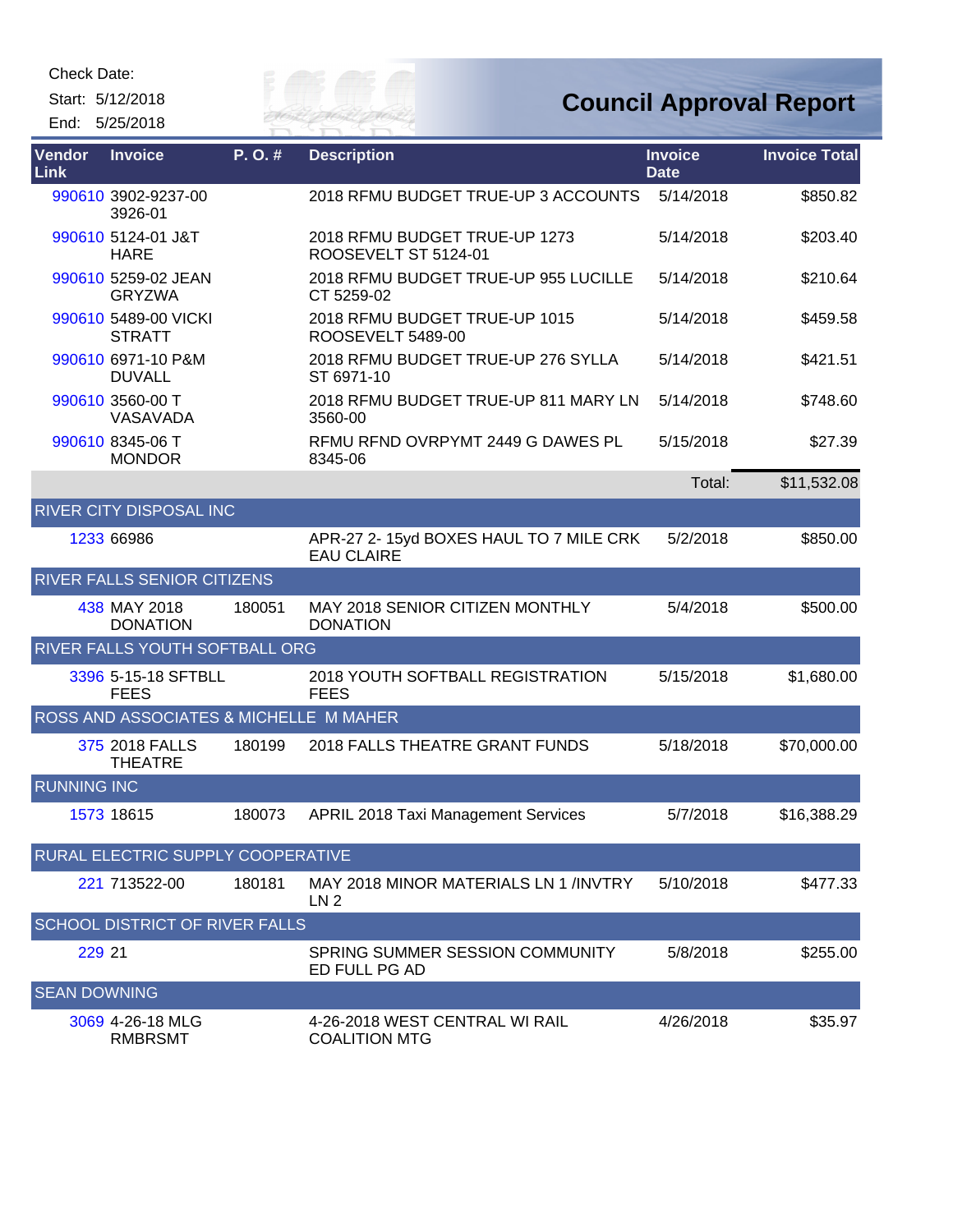Start: 5/12/2018 End: 5/25/2018 Eily of

| Vendor<br>Link        | <b>Invoice</b>                             | P.O.#  | <b>Description</b>                                         | <b>Invoice</b><br><b>Date</b> | <b>Invoice Total</b> |
|-----------------------|--------------------------------------------|--------|------------------------------------------------------------|-------------------------------|----------------------|
|                       | SHORT ELLIOTT HENDRICKSON INC              |        |                                                            |                               |                      |
|                       | 244 349274                                 | 170163 | Design - North Loop Extension thru 4-28-2018               | 5/4/2018                      | \$538.91             |
|                       | 244 349742                                 | 180197 | APR 2018 ANALYSIS TROY ST POSSIBLE<br><b>MAIN RELOCATE</b> | 5/9/2018                      | \$4,189.63           |
|                       |                                            |        |                                                            | Total:                        | \$4,728.54           |
|                       | <b>ST CROIX COUNTY CLERK</b>               |        |                                                            |                               |                      |
|                       | 650 2018 SPRG<br><b>ELCTN</b>              |        | 2018 SPRING ELECTION CODING /<br><b>PUBLICATION</b>        | 5/10/2018                     | \$227.30             |
|                       | <b>ST CROIX VALLEY NATURAL GAS CO</b>      |        |                                                            |                               |                      |
|                       | 255 APR 2018<br><b>NATURAL GAS</b>         |        | APR 2018 NATURAL GAS BILLS                                 | 5/1/2018                      | \$5,941.05           |
|                       | <b>STAFFORD ROSENBAUM</b>                  |        |                                                            |                               |                      |
|                       | 2522 1209734                               | 180087 | APR 2018 TOWN OF TROY SUIT LEGAL<br><b>SERVICES</b>        | 5/16/2018                     | \$647.00             |
|                       | <b>STEVENS ENGINEERS</b>                   |        |                                                            |                               |                      |
|                       | 791 11456                                  | 170230 | Const. Services - Family Fresh thru 4-21-18                | 4/30/2018                     | \$300.00             |
|                       | TECHNICAL LIFE CARE MEDICAL COMPANY        |        |                                                            |                               |                      |
|                       | 3392 1095045                               |        | MAY 2018 PREVMAINT CONTRACT FOR<br><b>LUCAS DEVICES</b>    | 5/2/2018                      | \$497.00             |
|                       | THE ARTCRAFT GROUP, INC                    |        |                                                            |                               |                      |
|                       | 3399 431745                                |        | 2018 PUB FD ED SUPPLIES FOR RF DAYS                        | 5/8/2018                      | \$723.56             |
|                       | THE CHILD'S WORLD                          |        |                                                            |                               |                      |
|                       | 1568 NA140026                              |        | APR 2018 LIBRARY BOOKS                                     | 4/25/2018                     | \$94.75              |
|                       | TOLTZ, KING, DUVALL, ANDERSON & ASSOCIATES |        |                                                            |                               |                      |
|                       | 2172 002018001437 170122                   |        | N INTERCEPTOR DOWNSTREAM THRU 4-28<br>-18                  | 5/8/2018                      | \$526.40             |
|                       | 2172 002018001487                          | 170300 | NORTH SANITARY INTERCEPTOR THRU 4-<br>28-2018              | 5/8/2018                      | \$1,522.33           |
|                       |                                            |        |                                                            | Total:                        | \$2,048.73           |
|                       | USIC LOCATING SERVICES LLC                 |        |                                                            |                               |                      |
|                       | 286 283114                                 | 180045 | APR 2018 LOCATING STORM / SANITARY                         | 4/30/2018                     | \$1,125.79           |
|                       | 286 283113                                 | 180042 | APR 2018 LOCATING WATER / ELECTRIC                         | 4/30/2018                     | \$2,427.04           |
|                       |                                            |        |                                                            | Total:                        | \$3,552.83           |
| <b>UWRF FAST COPY</b> |                                            |        |                                                            |                               |                      |
|                       | 290 11663                                  |        | APR 2018 LIBRARY ENVELOPE ORDER                            | 4/13/2018                     | \$300.00             |
|                       | <b>VERSA VEND VENDING</b>                  |        |                                                            |                               |                      |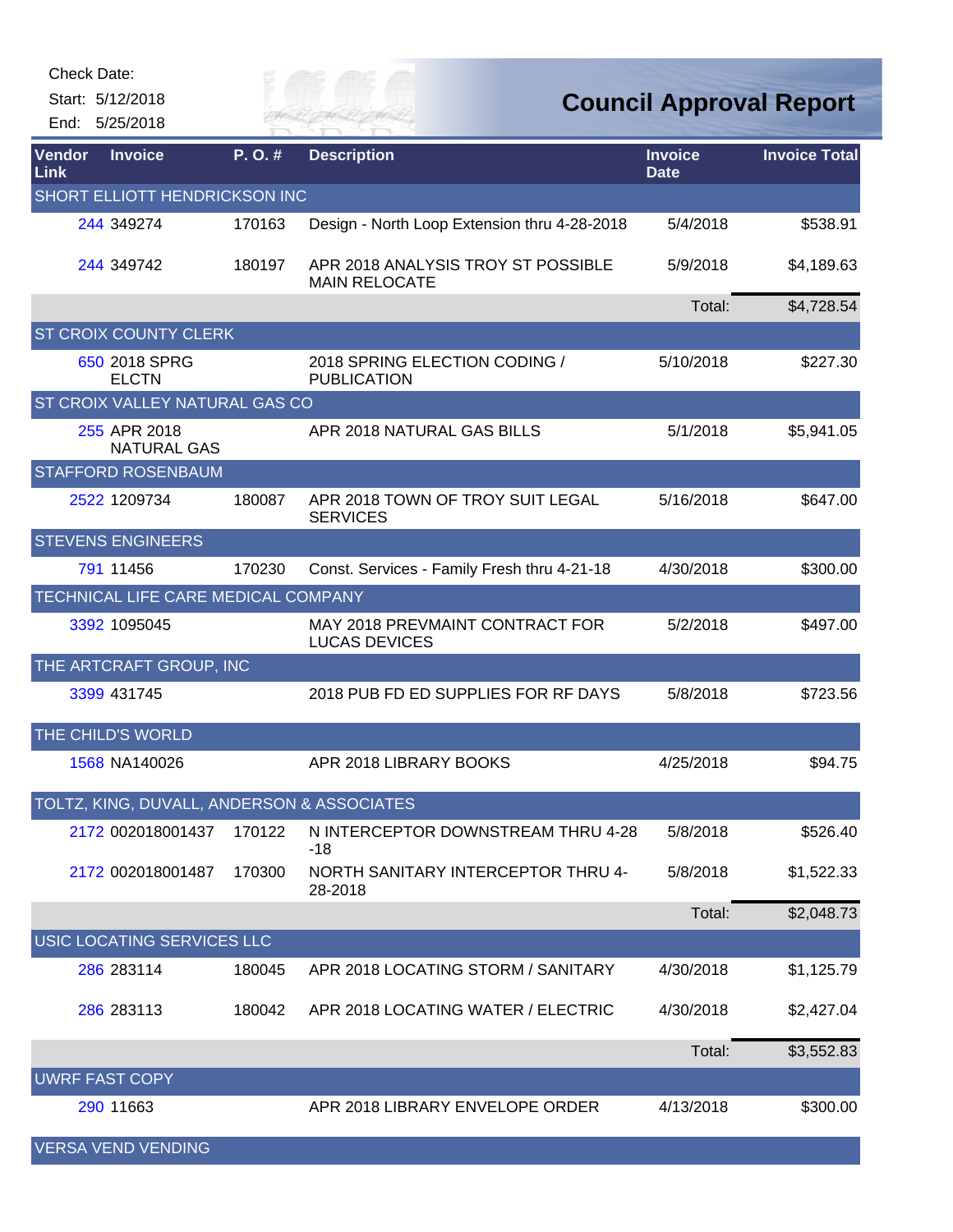Start: 5/12/2018

End: 5/25/2018

## City of

| Vendor<br>Link | <b>Invoice</b>                        | P.O.#  | <b>Description</b>                                           | <b>Invoice</b><br><b>Date</b> | <b>Invoice Total</b> |
|----------------|---------------------------------------|--------|--------------------------------------------------------------|-------------------------------|----------------------|
|                | 1205 2114017597                       |        | MAY 2018 LIB SUPPLIES                                        | 5/2/2018                      | \$52.00              |
|                | 1205 2114:017637                      |        | MAY 2018 CITY HALL SUPPLIES                                  | 5/16/2018                     | \$70.00              |
|                |                                       |        |                                                              | Total:                        | \$122.00             |
|                | <b>VIBRANT HEALTH FAMILY CLINICS</b>  |        |                                                              |                               |                      |
|                | 790 1382794                           |        | APR 2018 OCCUPTATIONAL HEALTH<br><b>SERVICES</b>             | 5/1/2018                      | \$682.00             |
|                | VIKING COCA-COLA BOTTLING CO          |        |                                                              |                               |                      |
|                | 16 769996                             |        | APR 2018 AMB SUPPLIES                                        | 4/13/2018                     | \$110.55             |
|                | 16 774167                             |        | MAY 2018 FD SUPPLIES                                         | 5/2/2018                      | \$378.00             |
|                |                                       |        |                                                              | Total:                        | \$488.55             |
|                | VIKING ELECTRIC SUPPLY INC            |        |                                                              |                               |                      |
|                | 750 S001490103.00<br>2                |        | MAY 2018 PW ALOC#2 / AMB BLDG<br><b>SUPPLIES</b>             | 5/4/2018                      | \$286.52             |
|                | <b>WENDEL ADG, LLC</b>                |        |                                                              |                               |                      |
|                | 3000 348952                           | 180153 | 2017-2018 Fire & EMS Feasibility                             | 4/26/2018                     | \$2,117.85           |
|                | WEST CENTRAL BIOSOLIDS FACILITY       |        |                                                              |                               |                      |
|                | 304 APR 2018                          | 180037 | APR 2018 BIOSOLIDS FACILITY                                  | 5/10/2018                     | \$31,259.29          |
|                | WI DEPARTMENT OF REVENUE              |        |                                                              |                               |                      |
|                | <b>3 SALES TAX</b><br>APR 2018        |        | APR 2018 SALES TAX                                           | 5/10/2018                     | \$16,271.38          |
|                |                                       |        | WI DEPT OF AG, TRADE & CONSUMER PROTECTION                   |                               |                      |
|                | 311 1115-<br>0000009048               |        | JULY '17-JUNE '18 WEIGHTS/MEASURES<br><b>CNTRCT INSPCTNS</b> | 4/30/2018                     | \$4,000.00           |
|                | <b>WI DEPT OF JUSTICE</b>             |        |                                                              |                               |                      |
|                | 422 L4801T-MAR-<br>APR 2018           |        | MAR-APR 2018 BACKGROUND CHECKS                               | 4/1/2018                      | \$119.00             |
|                | <b>WI DEPT OF NATURAL RESOURCES</b>   |        |                                                              |                               |                      |
|                | 315 07332 P<br><b>AHLBORN</b>         |        | 2018 P AHLBORN WASTE WTR 3YEAR<br><b>OPERATOR CERT RNWL</b>  | 4/4/2018                      | \$45.00              |
|                | WI MUNICIPAL COURT CLERKS ASSOCIATION |        |                                                              |                               |                      |
|                | 326 51718                             |        | 2018 M JOHNSON CONTINUING ED CERT<br><b>PRGM</b>             | 5/17/2018                     | \$260.00             |
|                | WI STATE LABORATORY OF HYGIENE        |        |                                                              |                               |                      |
|                | 330 545509                            |        | APR 2018 FLUORIDE CHEMICALS                                  | 4/30/2018                     | \$50.00              |
|                | YOUNG, GORDON                         |        |                                                              |                               |                      |
|                | 2087 PER DIEM 5-25-<br>18             |        | MAY 2018 FBINAA WI CHAPTER ANNUAL<br>TRNG MINOCQUA, WI       | 4/2/2018                      | \$98.50              |